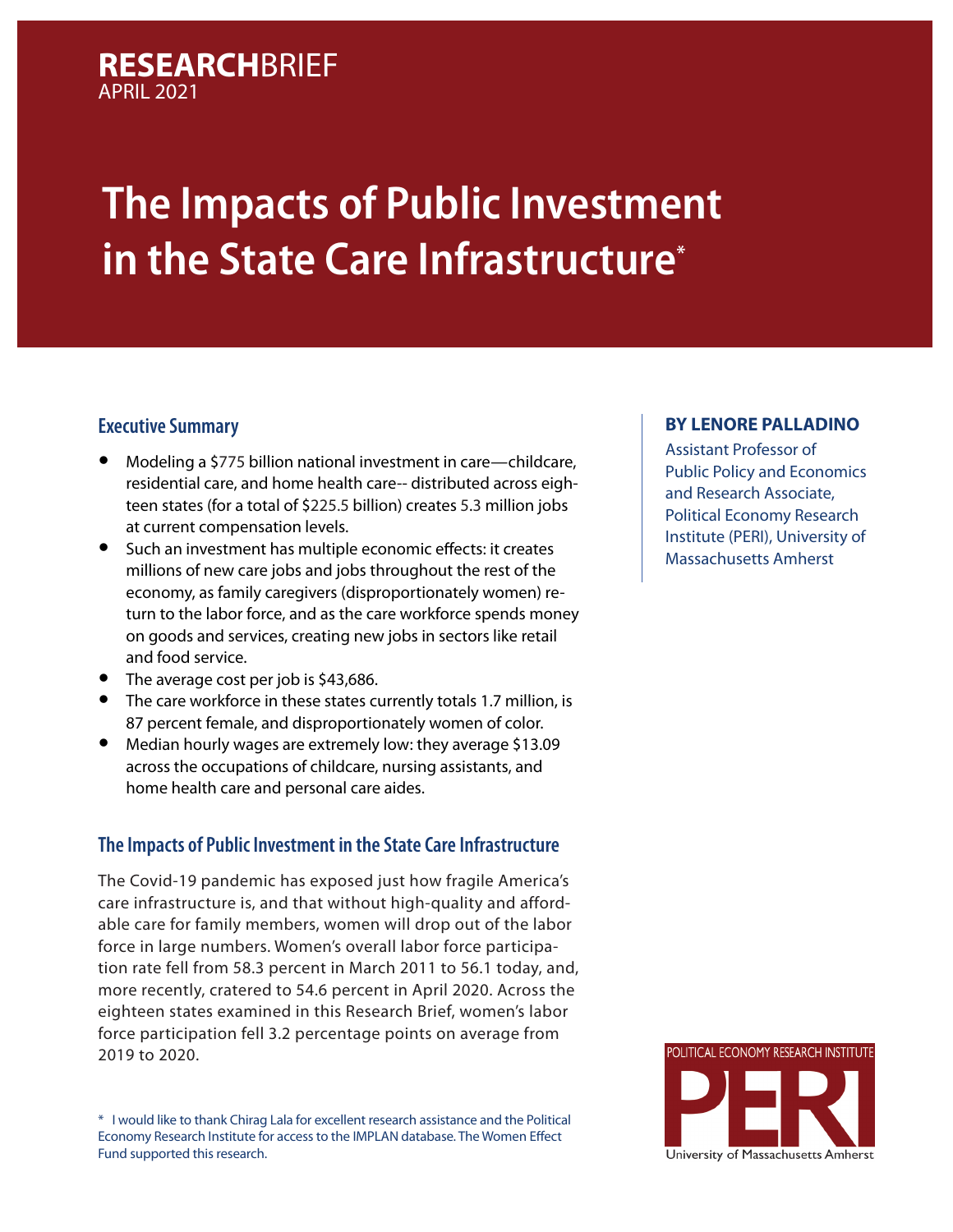The American Jobs Plan and, likely, the American Family Plan will propose finally bringing the care infrastructure in the United States into the 21<sup>st</sup> century. The American Jobs Plan proposes an investment of \$400 billion in home health care, which would have several effects: improving access and quality of care for people with disabilities and older Americans who want to age in place; enabling family caregivers to join the labor force or increase working hours; and valuing home health care with family-supporting compensation, which will in turn enable health care workers to spend money on goods and services throughout the economy, creating more jobs. Though the American Family Plan has not yet been released, the Biden-Harris administration has previously proposed major investments in the childcare sector, which received funds to stop its free fall in the American Rescue Plan. Previous research analyzed the impact of a \$775 billion investment over ten years, as had been proposed by the Biden-Harris Presidential campaign. ["It's Time to Care](https://timesupfoundation.org/work/times-up-impact-lab/times-up-measure-up/its-time-to-care-the-economic-case-for-investing-in-a-care-infrastructure/)," co-authored by myself and Rakeen Mabud, found that such an investment would create 22.5 million jobs over ten years.

This Research Brief analyzes the impact of public investment in non-institutional care sectors childcare, residential care, and home health care to analyze the potential effects on job creation in specific states around the country<sup>1</sup>. Investing in the paid care workforce not only stabilizes care and employment for family caregivers, but as the paid care workforce spends its earnings on goods and services, the increase in economic activity creates new employment opportunities in non-care sectors like retail and food service.

The approach here uses Bureau of Economic Analysis input-output tables to estimate the effects of public investment in three non-institutional care sectors: childcare, residential care, and home health care. The analysis produces an estimate of the increase in employment in the direct care

workforce and the induced employment creates through the economic activity of the care workforce. This produces the total job creation figures. The analysis models an investment of \$775 billion split across the three sectors, split between states based on their proportion of [child care relief](https://www.clasp.org/publications/fact-sheet/child-care-estimates-american-rescue-plan)  [funding](https://www.clasp.org/publications/fact-sheet/child-care-estimates-american-rescue-plan) from the American Rescue Plan. For the 18 states examined, their proportion of a national commitment of \$775 billion is approximately \$225.5 billion. **This produces 5,328,538 new jobs, assuming current levels of compensation.**  The cost per job ranges from \$38,674 in Georgia to \$51,194 in Alaska, with an average value of \$43,685.

It is, of course, critical that current poverty-level wages increase for the entire care workforce, which will be the subject of future research. (For detailed analyses of the positive impacts of raising wages for the care workforce at the state level, see "[The](https://academicworks.cuny.edu/gc_pubs/682/?fbclid=IwAR3uFO6EmENmeMy8WR0TX1kCJH6M4RJVbJpSyQb7Cz1DU5e3aA8wWB0uAN0)  [Case for Public Investment in Higher Pay for NYS](https://academicworks.cuny.edu/gc_pubs/682/?fbclid=IwAR3uFO6EmENmeMy8WR0TX1kCJH6M4RJVbJpSyQb7Cz1DU5e3aA8wWB0uAN0)  [Home Care Workers,](https://academicworks.cuny.edu/gc_pubs/682/?fbclid=IwAR3uFO6EmENmeMy8WR0TX1kCJH6M4RJVbJpSyQb7Cz1DU5e3aA8wWB0uAN0)" Jabola-Carlous, Luce, and Milkman 2021, and "[Making Care Work Pay](https://leadingage.org/sites/default/files/Making%20Care%20Work%20Pay%20Report.pdf)," Weller, Almeida, Cohen and Stone 2020).

State-specific findings are presented in this table: **[Analysis of State Care Infrastructure Investments](https://docs.google.com/spreadsheets/d/1C5TCve9BaHzEDcPZatHR7E5gpQrX7yNnfBLF_OGJ_yw/edit?usp=sharing)**

The current care workforce (specifically the occupations of childcare workers, home health care and personal care aides, and nursing assistants) in these eighteen states totals 1,736,471, of which eighty-seven percent are female. People of color are disproportionately represented relative to state population in the care workforce, though there is a wide range from seven percent in New Hampshire to sixty-one percent in Georgia and Virginia.

Wages are extremely low for the care workforce, based in the structural racism and sexism that has consigned care work as "women's work," and disproportionately work by women of color that is not seen as economically valuable. When looking at median hourly wages, meaning fifty percent of

<sup>1</sup> The states analyzed are: AK, AZ, CO, DE, GA, ME, MI, MO, MT, NH, NC, NV, OH, OR, PA, VA, WI, WV.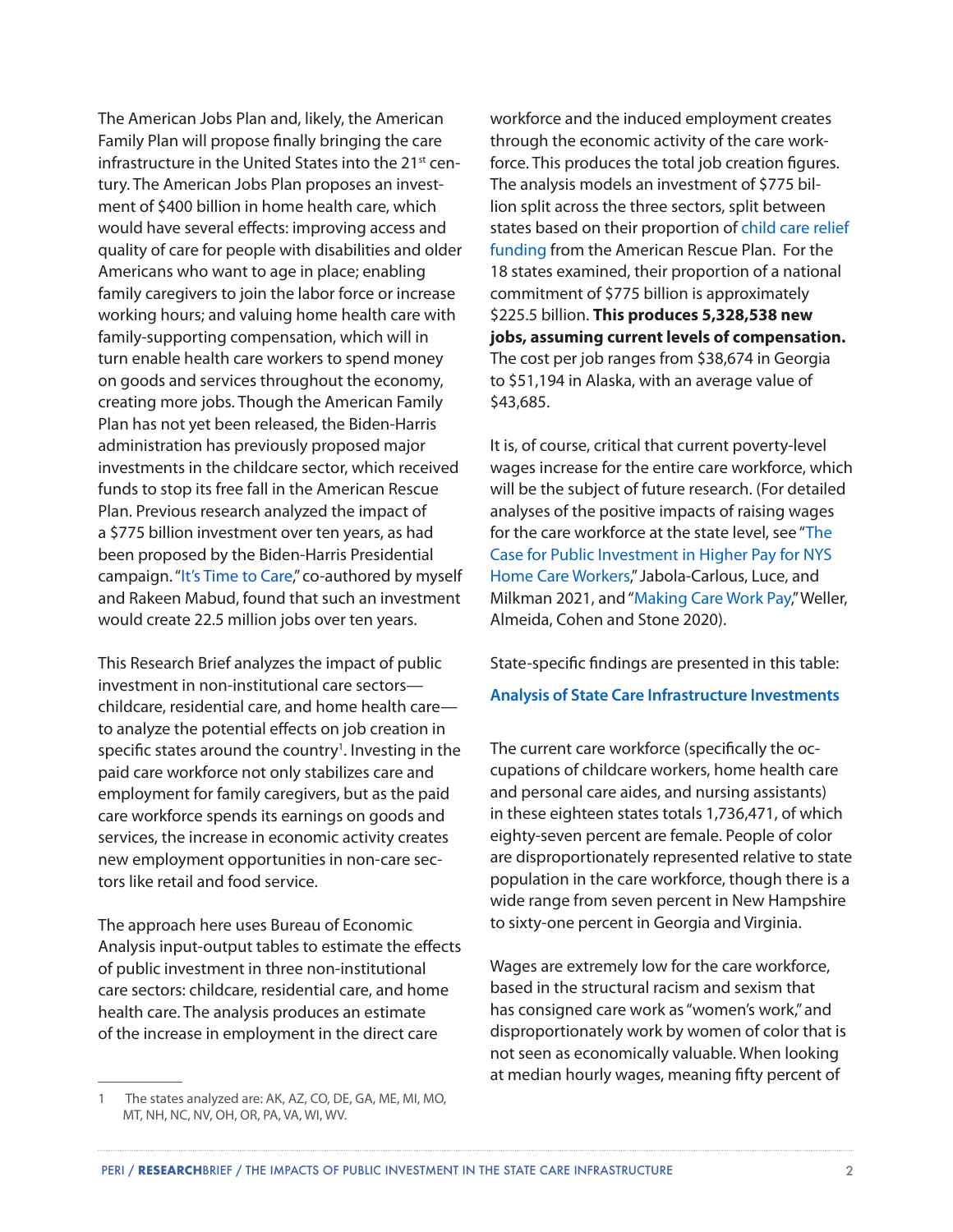wages are below and fifty percent are above, the average across the states is \$13.09, ranging from a median hourly wage of \$10.93 in West Virginia to \$16.67 in Alaska.

The Biden-Harris Administration is demonstrating that it understands that care work is job-enabling work—and that care work must, finally, be respected as economically valuable, and compensated as such. Private market activity will never appropriately organize care work so that it is well-compensated and affordable. This commitment from the federal government will have positive effects on the lives of those being cared for, care workers and their families, and the broader economy as family caregivers can seek paid employment, and care workers increase their own economic activity, creating more jobs. Though care work should be valued for reasons beyond its economic impacts alone, the analysis here shows that investing in the care infrastructure will have substantial positive benefits for the American workforce.